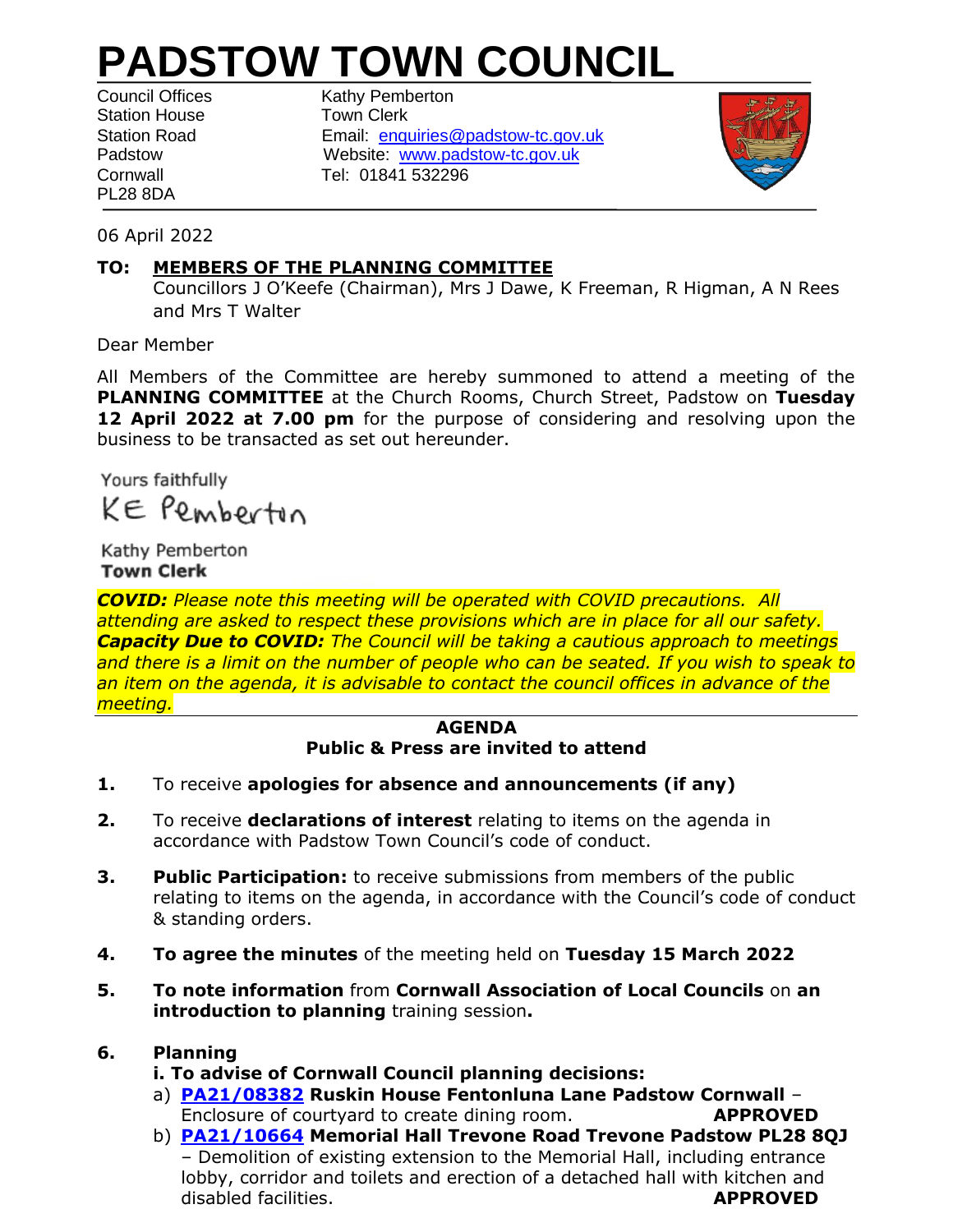- c) **[PA21/11151](https://planning.cornwall.gov.uk/online-applications/applicationDetails.do?activeTab=documents&keyVal=R2AYQFFGM6F00) 11-13 Barrys Lane Padstow** Refurbishments and replacement of rear extension. **APPROVED**
- d) **[PA21/12165](https://planning.cornwall.gov.uk/online-applications/applicationDetails.do?activeTab=documents&keyVal=R3SCUKFGILG00) Land South of St Petrocs Church Church Lane Padstow** Replacement of existing debris screen to reduce flood risk. **APPROVED**
- e) **[PA22/00196](https://planning.cornwall.gov.uk/online-applications/applicationDetails.do?activeTab=documents&keyVal=R5I4KPFG1WC00) North Quay Parade Padstow Cornwall** Works to trees in a Tree Preservation Order (TPO) works to include the reduction of elm trees on bank, back to wall height to allow for harbour view and the icy hedge will be trimmed. **APPROVED**
- f) **[PA22/00788](https://planning.cornwall.gov.uk/online-applications/applicationDetails.do?activeTab=documents&keyVal=R6DEYJFGLDM00) Culverlea Homer Park Road Trevone Padstow PL28 8QU –** Demolition of beach store/garage and replacing with gym and store. **APPROVED**
- **ii. To note tree works applications submitted to Cornwall Council:**
- a) **PA22/03025 Polyphant Cross Street Padstow Cornwall PL28 8AT –** Works to trees in a Conservation Area, namely, Magnolia Tree- Crown lifting to a height of 15ft/20ft on Marble Arch side, pruning/cut overhanging branches
- b) **PA22/02393 Abbey House North Quay Padstow Cornwall PL28 8AF –** Works to trees in a Conservation Area, namely, Elm, Ash Sycamore and Holly trees in top garden – to reduce all trees by one third and pruned back hard.
- c) **PA22/03206 Rosehill House 40 High Street Padstow Cornwall PL28 8BB –** Works to trees in a Conservation Area, namely, Magnolia tree requires pruning back and shaping. Branches are nearing overhead service wires Rosehill House 40 high Street Padstow Cornwall PL28 8BB.
- **iii. To discuss and decide on responses to the following planning applications:**
- a) **[PA21/04718](https://planning.cornwall.gov.uk/online-applications/applicationDetails.do?activeTab=documents&keyVal=QSL1I9FGN2300) 44 Egerton Road Padstow PL28 8DL** Proposed front and rear extensions, alterations plus home office to garage with associated landscaping – amended plans.
- b) **[PA22/01348](https://planning.cornwall.gov.uk/online-applications/applicationDetails.do?activeTab=documents&keyVal=R71Q1IFGMMH00) 11 St Petrocs Meadow Padstow Cornwall PL28 8HB** Remove the existing decorative apexes to make a standard peak roof so as to be able to fit solar panels.
- c) **[PA22/01354](https://planning.cornwall.gov.uk/online-applications/applicationDetails.do?activeTab=documents&keyVal=R71STNFGMOH00) 33 High Street Padstow Cornwall PL28 8BB** Extension to existing detached dwelling at ground and first floor level and construction of new ramped access to property.
- d) **[PA22/02377](https://planning.cornwall.gov.uk/online-applications/applicationDetails.do?activeTab=documents&keyVal=R8FN8WFGG7400) Carrek Cottage Trevone Road Trevone Padstow** Proposed construction of parking space at front of property and associated works.
- e) **[PA22/02563](https://planning.cornwall.gov.uk/online-applications/applicationDetails.do?activeTab=documents&keyVal=R8QFOMFG1ZA00) Ruskin House Fentonluna Lane Padstow Cornwall** Replace cracked concrete in parking space and verge with stone set and cobbles.
- f) **[PA22/02588](https://planning.cornwall.gov.uk/online-applications/applicationDetails.do?activeTab=documents&keyVal=R8QU2KFGL7J00) Trevisker Garden Centre Padstow Cornwall PL28 8LD** Extension to existing retail space at Trevisker Home and Garden Centre.
- g) **[PA22/02847](https://planning.cornwall.gov.uk/online-applications/applicationDetails.do?activeTab=documents&keyVal=R956Q5FGKLP00) 24 Hawkins Road Padstow Cornwall PL28 8EU** New detached garage in garden.
- h) **[PA22/03083](https://planning.cornwall.gov.uk/online-applications/applicationDetails.do?activeTab=documents&keyVal=R9IAUQFGKN200) Land East of The Old Barn Trerethern Farm Padstow Cornwall PL28 8LE** – Non Material Amendment (1) in relation to PA21/09729 dated 15.11.21 for construction of replacement dwelling house and associated development (revised design following approval of PA11/03182) with non compliance with condition 1 in relation to Decision Notice PA20/06670, namely, to change the timber cladding from cedar to larch.